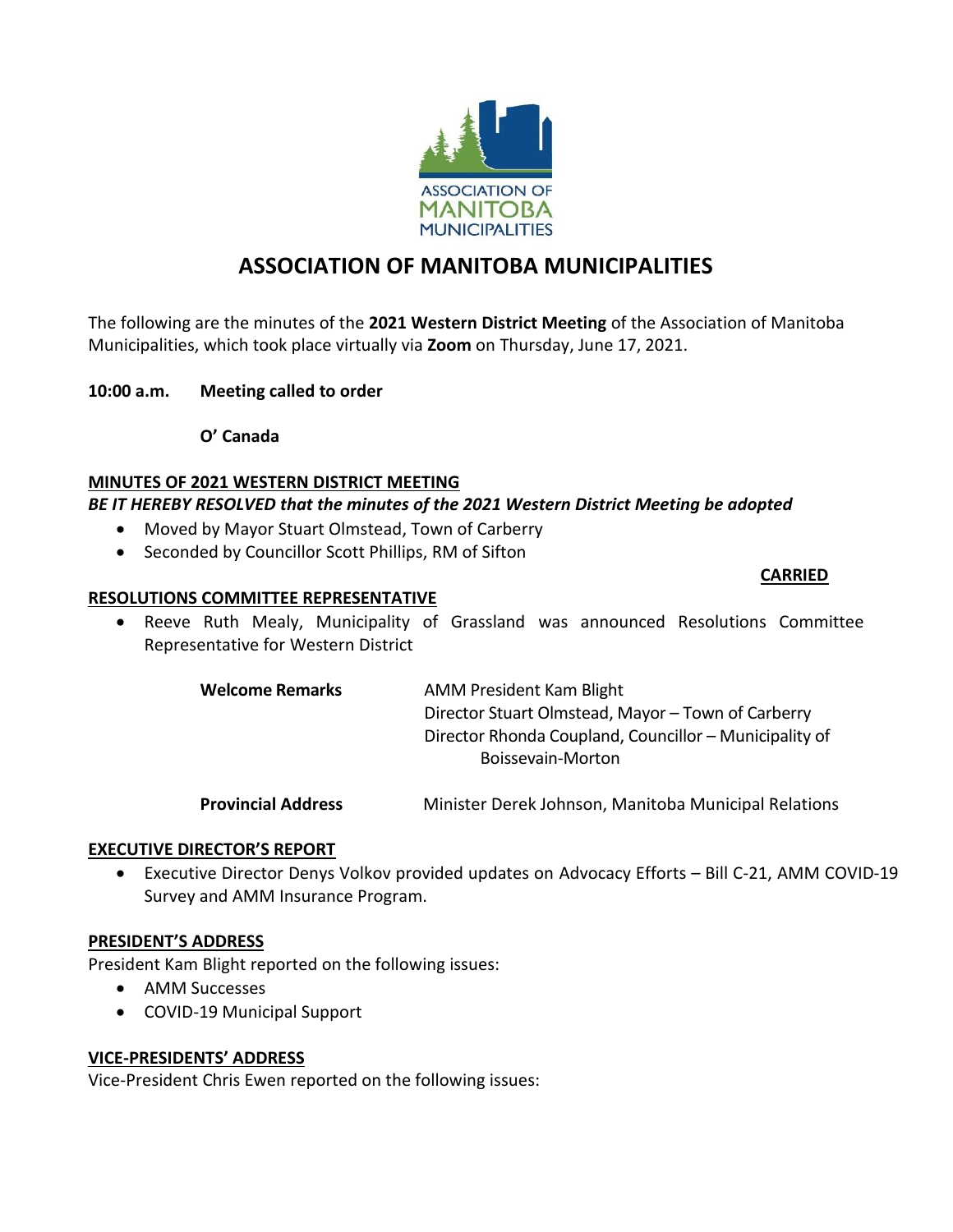- Modernizing Education Funding
- Education Property Tax Phase-Out

# **VICE-PRESIDENTS' ADDRESS**

Vice-President Brad Saluk reported on the following issue:

• Bill 37 - The Planning Amendment and City of Winnipeg Charter Amendment Act

# **RURAL MANITOBA ECONOMIC DEVELOPMENT CORPORATION**

- Joe Masi, Co-Chair of the Board RMED, provided a short profile of RMED; introduced RMED CEO, Margot Cathcart
- Margot Cathcart, CEO RMED, gave presentation regarding RMED updates

# **WESTERN FINANCIAL GROUP MUNICIPAL INSURANCE PROGRAM**

• Grant Ostir, President, and COO - Western Financial Group, provided an update on the municipal general insurance programs for property and casualty and employee health and dental benefits.

# **AMM TRADING COMPANY**

• Ainsley Murdock, Client Relations Manager - Association of Manitoba Municipalities, gave a presentation regarding AMM Trading Company and Canoe Procurement Group of Canada.

# **OTHER BUSINESS**

- District Members Q&A
- 2021 Service Awards Presentation

# **Future June District Meeting Host:**

• 2022 – Municipality of Grassland

# **ELECTION OF WESTERN DISTRICT DIRECTORS**

- Nominations closed on June 2, 2021, and 3 eligible candidates had accepted their nomination.
	- 1. Rhonda Coupland, Councillor, Municipality of Boissevain-Morton
	- 2. Stuart Olmstead, Mayor, Town of Carberry
	- 3. Tina Williams, Councillor, Town of Virden
- Candidate Speeches
- Test Ballot Run
- District Ballot Run
- Election Results

Total ppl voting: **57** Total ballots spoiled: **0**

Total votes: **106**